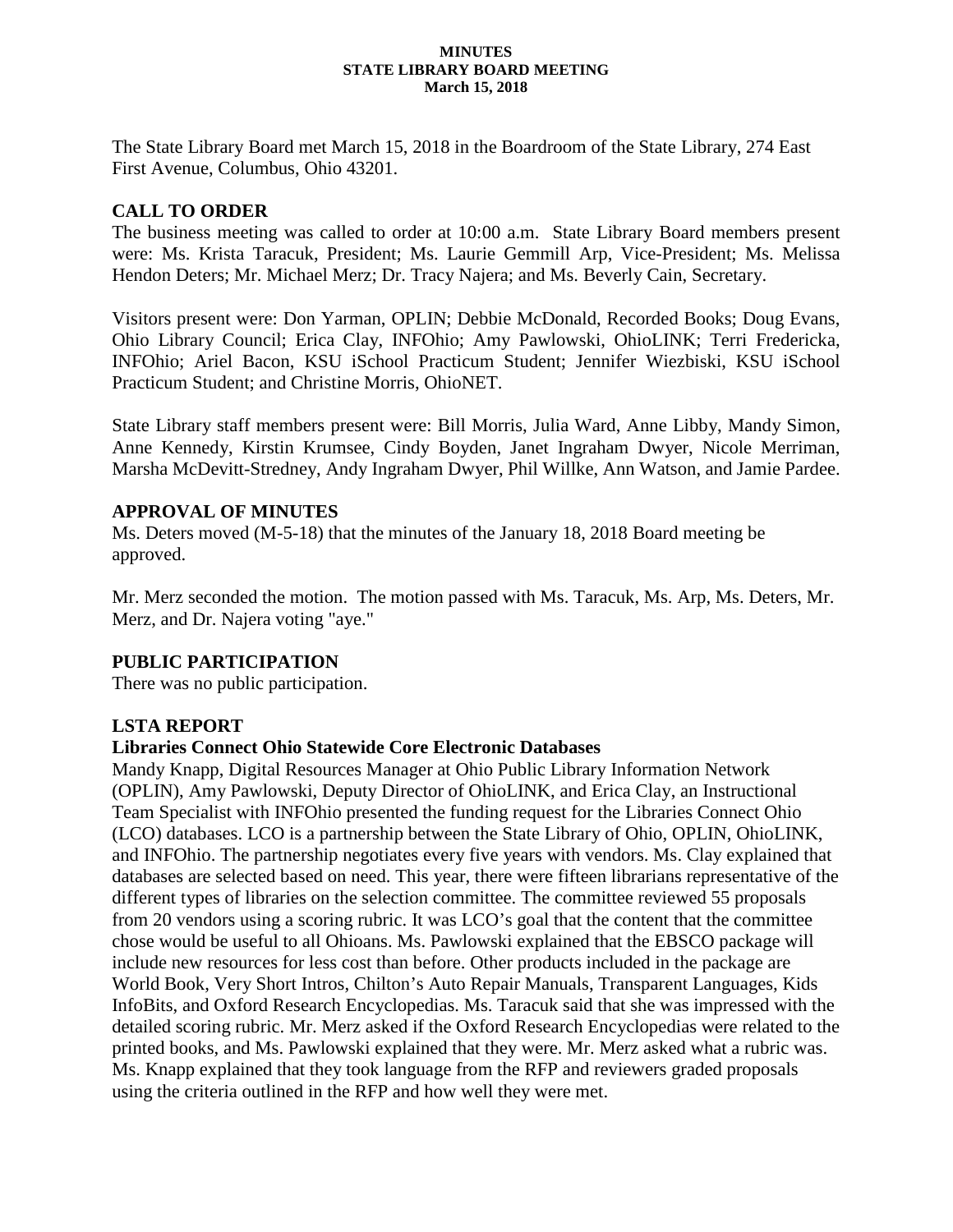Minutes State Library Board March 15, 2018 Page 2

Dr. Najera moved (M-6-18) that a Library Services and Technology Act (LSTA) grant in the amount of \$1,500,000 be awarded to the Ohio State University for the Libraries Connect Ohio (OhioLINK, OPLIN, INFOhio) Statewide Core Electronic Databases. For the period of July 1, 2018 – September 30, 2018, \$750,000 will be awarded from FFY2017 funds. \$750,000 of the grant amount will be funded from FFY18 funds for the period of July 1, 2018 – June 30, 2019, contingent upon the release of SFY2019 appropriations from ALI 350-601.

Mr. Merz seconded the motion. The motion passed with Ms. Taracuk, Ms. Arp, Ms. Deters, Mr. Merz, and Dr. Najera voting "yes."

#### **STATE LIBRARIAN'S REPORT Board Development Conference**

Ms. Cain presented the Board with the proposed agenda for the Board Development Conference taking place May 17-18, 2018 at Cuyahoga County Public Library. The Board agreed that the agenda sounded good and had no changes.

## **Practicum Student Introductions**

Ms. Cain introduced two Kent State University iSchool practicum students to the Board. Ariel Bacon is a graduate assistant at KSU and holds a bachelor's degree in music. Ms. Bacon is interested in collection development and cataloging. Her practicum project involves organizing and improving the collection at the Franklin County Juvenile Detention Center. She is also working with Research and Catalog Services on ODOT materials review and the Floyd Dickman Children's Book Collection, as well as working with Janet Ingraham Dwyer on Choose to Read Ohio. Jennifer Wiezbiski is a Teen Services Specialist at the Karl Road Branch of Columbus Metropolitan Library. Ms. Wiezbiski has a bachelor's degree in English from The Ohio State University. She presented with Ms. Cain in Scioto County to a group of middle school students. She is organizing author and publisher information and writing toolkits for the 2019 and 2020 Choose to Read Ohio booklists. She is also assisting with logistics for the Take 5 youth services event. Ms. Bacon and Ms. Wiezbiski will both graduate with their Masters of Library and Information Science degrees from KSU in May.

Ms. Cain announced that Missy Lodge, Associate State Librarian for Library Development, will be retiring at the end of September.

### **UNFINISHED BUSINESS**

There was no unfinished business

### **NEW BUSINESS**

# **National Library Week and National Library Workers Day Resolution**

Mr. Merz moved (M-7-18) that the Board approve the following resolution recognizing National Library Week and National Library Workers Day:

**WHEREAS**, libraries have historically served as our nation's great equalizers of knowledge by providing free access to all and libraries are part of the American dream, places for education, opportunity and lifelong learning; and

**WHEREAS**, Ohio libraries provide a forum for diverse ideas and points of view that help us better understand each other and ourselves; and